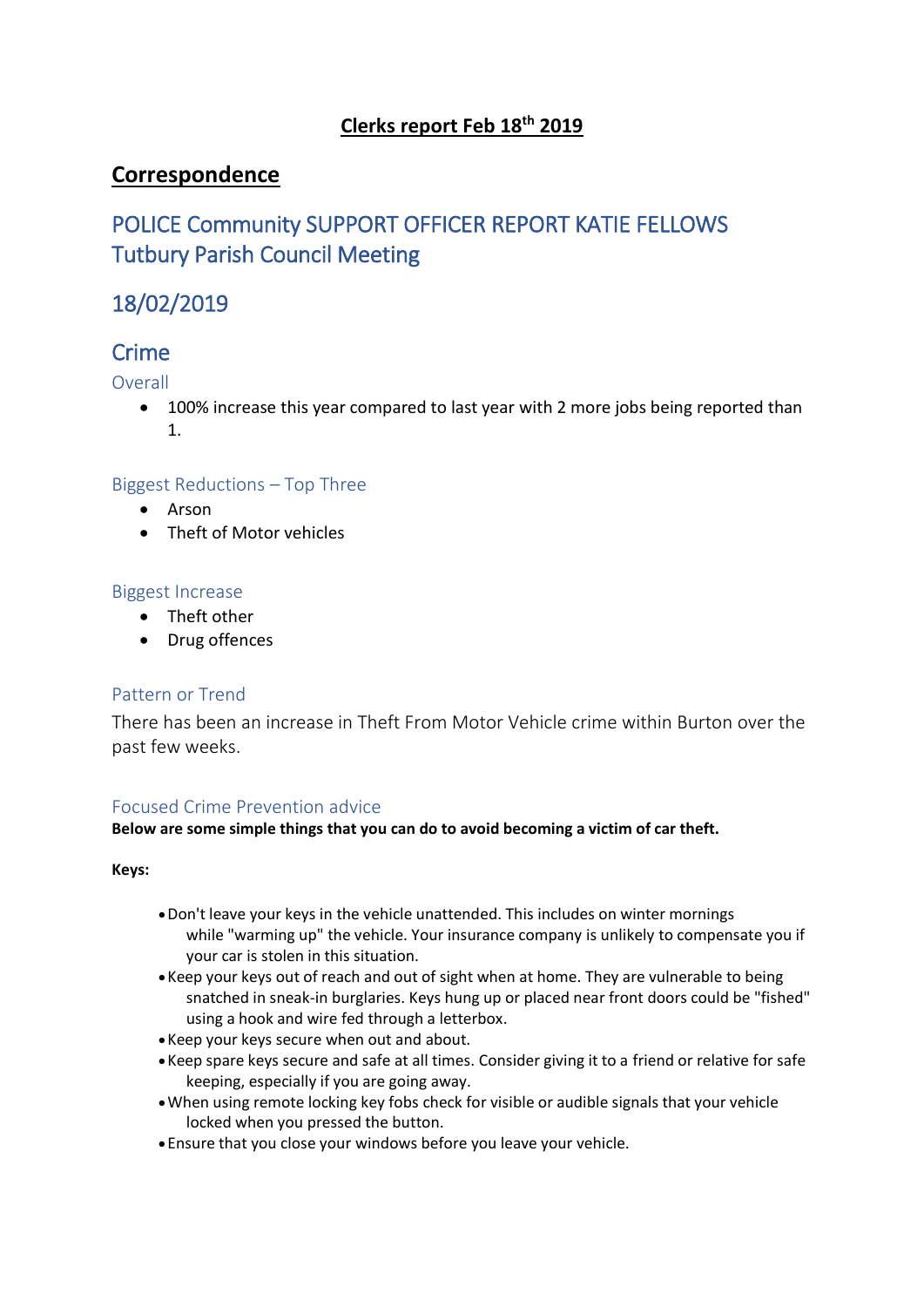### **Parking:**

- •Use your garage if you have one.
- •On private driveways, keep trees and shrubs maintained so you and your neighbours can see the vehicle from your properties.
- •Consider dusk till dawn lighting to illuminate the area.
- •When parking on a street, pick a well-lit and populated area.

#### **Alarms and Immobiliser Systems**

If you drive an older vehicle without an alarm or key transponder, consider having a Thatcham approved product professionally fitted as:

- •Criminals exploit known weaknesses in manufacturer fitted standard security systems. A professionally installed aftermarket product protects the vehicle further and reduces the risk of being targeted.
- •Most manufacturer's security systems are basic and rely on the doors being opened to activate. An alarm system that detects movement may not prevent the breaking of a window but its activation may prevent a more sustained attack.

### **Tracking**

If you own a desirable, expensive car or unique vehicle, consider fitting a Thatcham CAT5 approved multi-band (GPS /GSM/VHF) tracking system. Have it installed by a professional fitter and advertise it by displaying window stickers. Effective Thatcham CAT5 systems are expensive to install and have high annual fees. They also need robust locating networks in place to help in the recovery of stolen vehicles quickly.

#### **Steering Locks**

Use a steering lock in combination with a steering wheel security disk lock. It is a cheap and effective way to prevent anyone driving your vehicle away.

### ASB

### Overall

• Increased 24% this year compared with last year

### Biggest Reductions

• Damage/litter/rubbish

### Biggest Increase

• ASB nuisance vehicles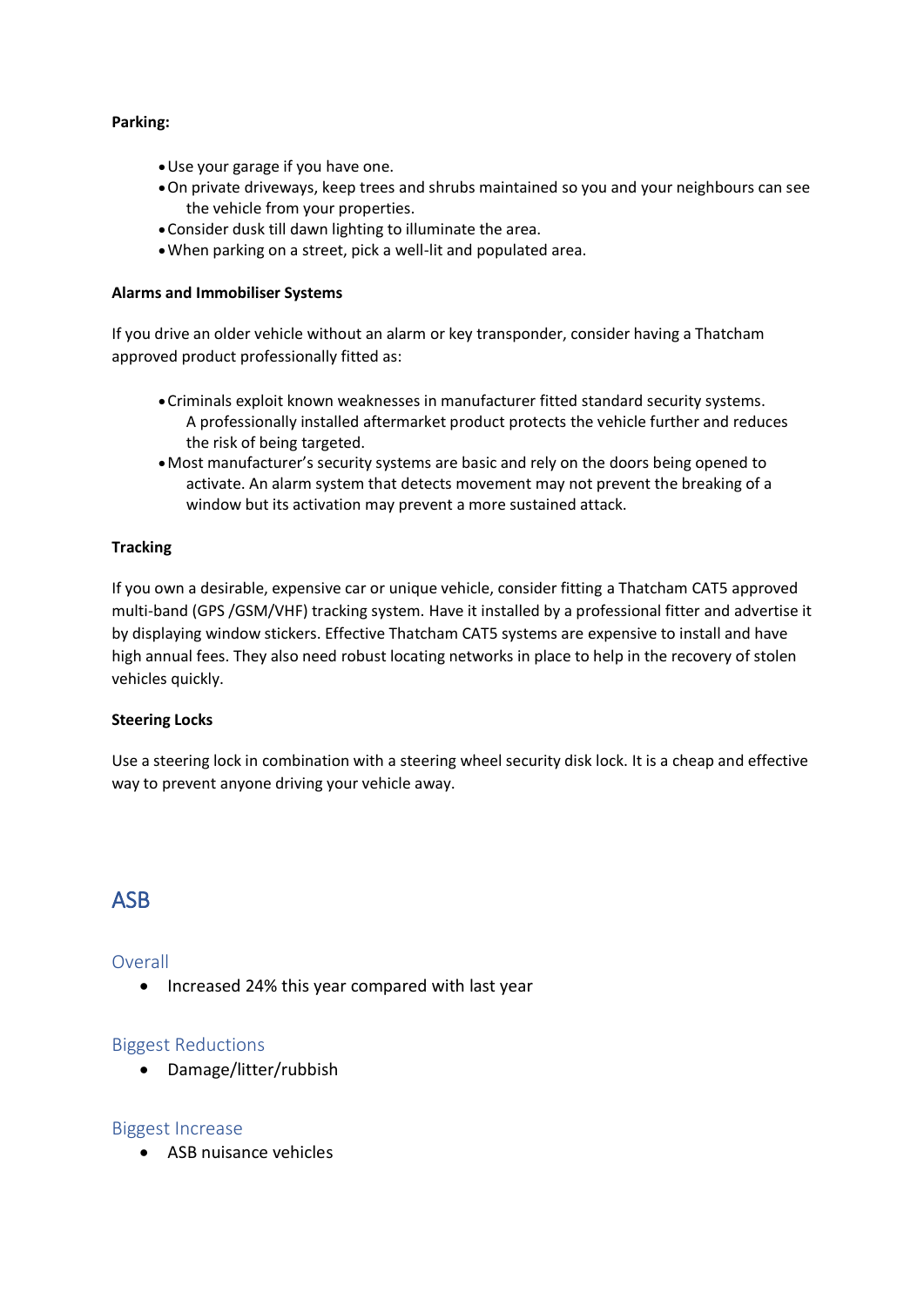### HOT Spot Locations

No hotspots currently however locations of interest are:

- School parking Burton Street and surrounding area
- Cornmill Lane The car park
- The park off Ludgate street near to The Park Pale

### Community engagement

### Events

- I will be holding an Engagement day with PC Parden on Friday the 15<sup>th</sup> March from 1-4pm on the High Street in Tutbury. All councillors are welcome to attend.
	- PCSO 16756 Fellows
	- PC 5342 Parden
	- Sgt 4948 Welsh

### Smart Alert

Be SMART and Keep Updated – Get FREE, Localised Crime Alerts and Community Safety advice by utilising the Staffordshire Smart Alert App. This is available FREE and is available for both Apple and Android devices. You can also get Email alerts through the following website; [www.staffordshiresmartalert.uk/staffs//](http://www.staffordshiresmartalert.uk/staffs/)

This Report Must be submitted, reviewed and authorised by the Ward Sgt or in their absence the LPT Commander or Deputy before release to the Parish clerk or before presentation at the meeting.

The Report must be emailed to the NPT Commander and stored on the R drive in the East Staffs community Engagement Folder – Parish councils.

### **Email received**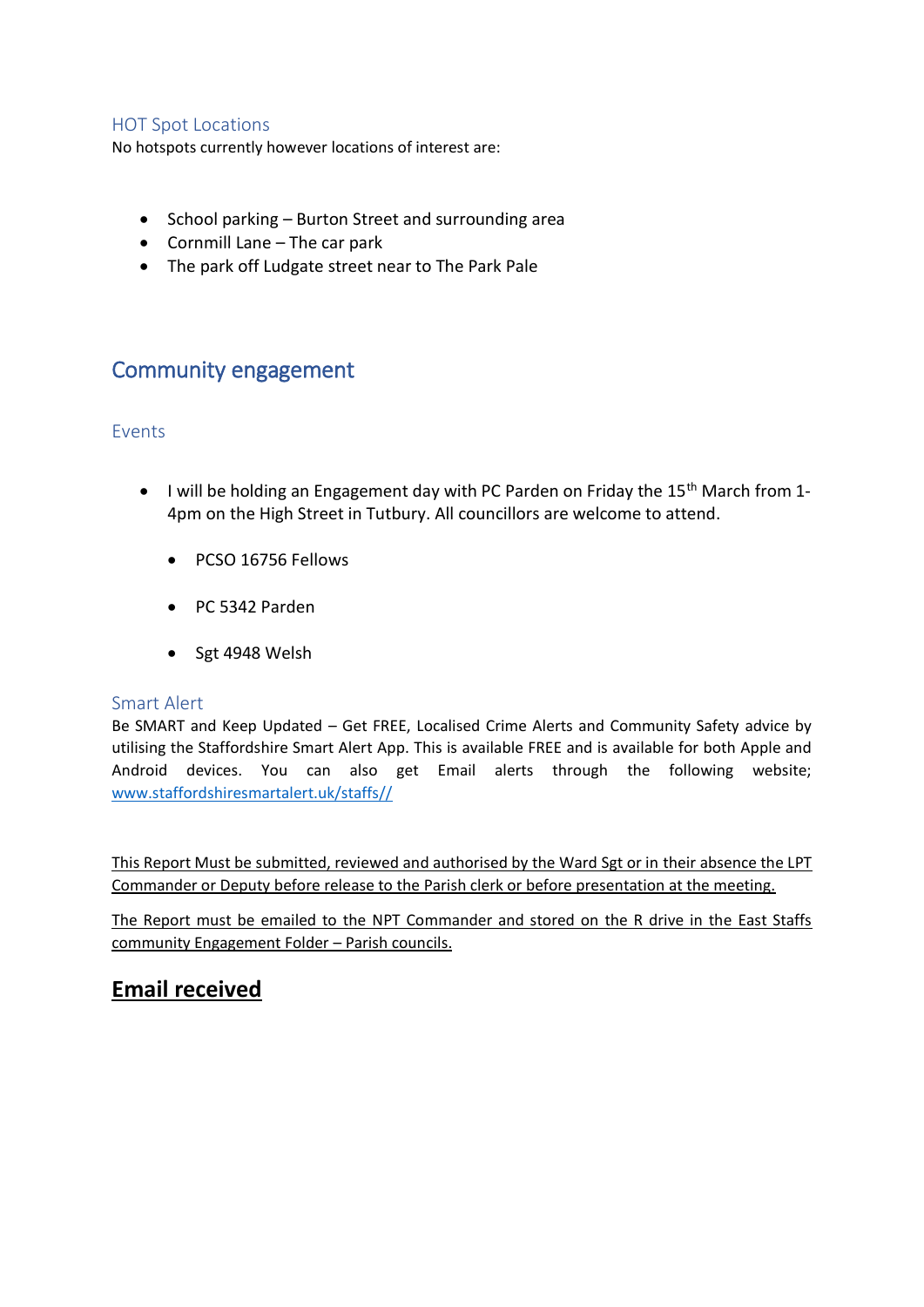# **Will your Town or Parish Council help clean up this country?**

# **Great British Spring Clean 22 March - 23 April 2019**

# **Help us make history and make the Great British Spring Clean 2019 the country's biggest-ever, mass-action environmental campaign.**

We want to inspire 500,000 people to join forces to clear litter, including single-use plastic, from our streets, parks and beaches, recycling as much as possible.

Will your Town or Parish Council help clean up this country?

# **British Gypsum Mine extension verbal update from Cllr Evans**

# **Noticeboard Update**

Planning application is in progress but more information required. Scale drawings of the front of the Charity House with the noticeboard on the front. Heritage statement and OS location plan.

# **Historic sign**

Grant funding of £2000 has been awarded by East Staffs Borough Councillors S Gaskin and D Goodfellow.

£2500 grant award from County Councillor P White.

The civic society are awaiting a final quote from a form that has provided Etwall with their Historic Sign. It is thought that one sided designs will be more cost effective.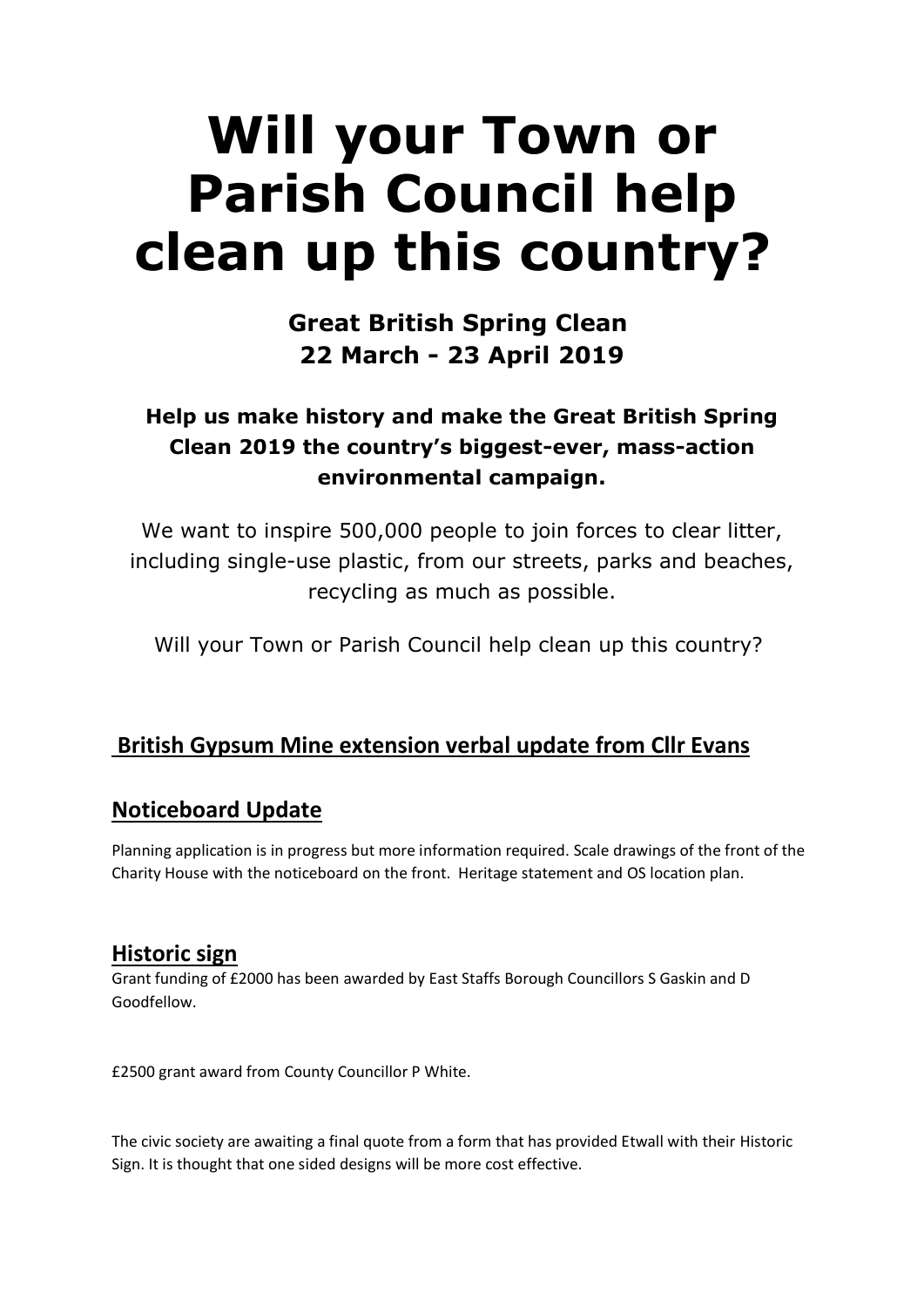# **Policies Suggested changes**

### **FINANCIAL REGULATIONS:**

Page 3: 4.2.4 **Suggest increasing the limit to £150.**

Page 4: 6.2.4 Authorised signatories - *How many are there on Tutbury PC. If not already in place would suggest 4 signatories as minimum - Chairman, Vice Chairman + 2 other Councillors on the list. Cheques must have one signatory who is either the either Chairman or Vice Chairman.*

**STANDARDS & CODE OF CONDUCT FOR PARISH COUNCILLORS IN ENGLAND** - **OK No changes,amendments or additions.**

**TRAINING NEEDS ANALYSIS** - **OK No changes, amendments of additions.**

**TRAINING POLICY** - **OK No changes, amendments or additions.**

### **LOCAL GOVERNMENT PENSION SCHEME REGULATIONS**

Page 4: **C** missing from TUTBURY PARISH COUN**C**IL WILL CONSIDER EACH APPLICATION ETC….. **No other changes.**

#### **MODEL STANDING ORDERS 2018 (ENGLAND)**

Page 6: O 'Unless permitted by the Chairman of the meeting, a councillor may speak **once**  (**suggest this word is put in bold type**) in the debate on a motion except:'

**No other comments/changes.**

**Contracts suggested proposed changes**

**To be more specific of the Contract Start date**

**To be more specific about how many times paths should be weed treated (suggestion once/ twice a year)**

**Be more specific how the public can be made aware of works taking place**

**Be more specific regarding the removal of grass cuttings from the Triangle (method and at the cost of the contractor?)**

**To number maps to make them clearer**

**What is a trim area**

**Be ore specific that additional cuts means in excess of the 16 in the contracts**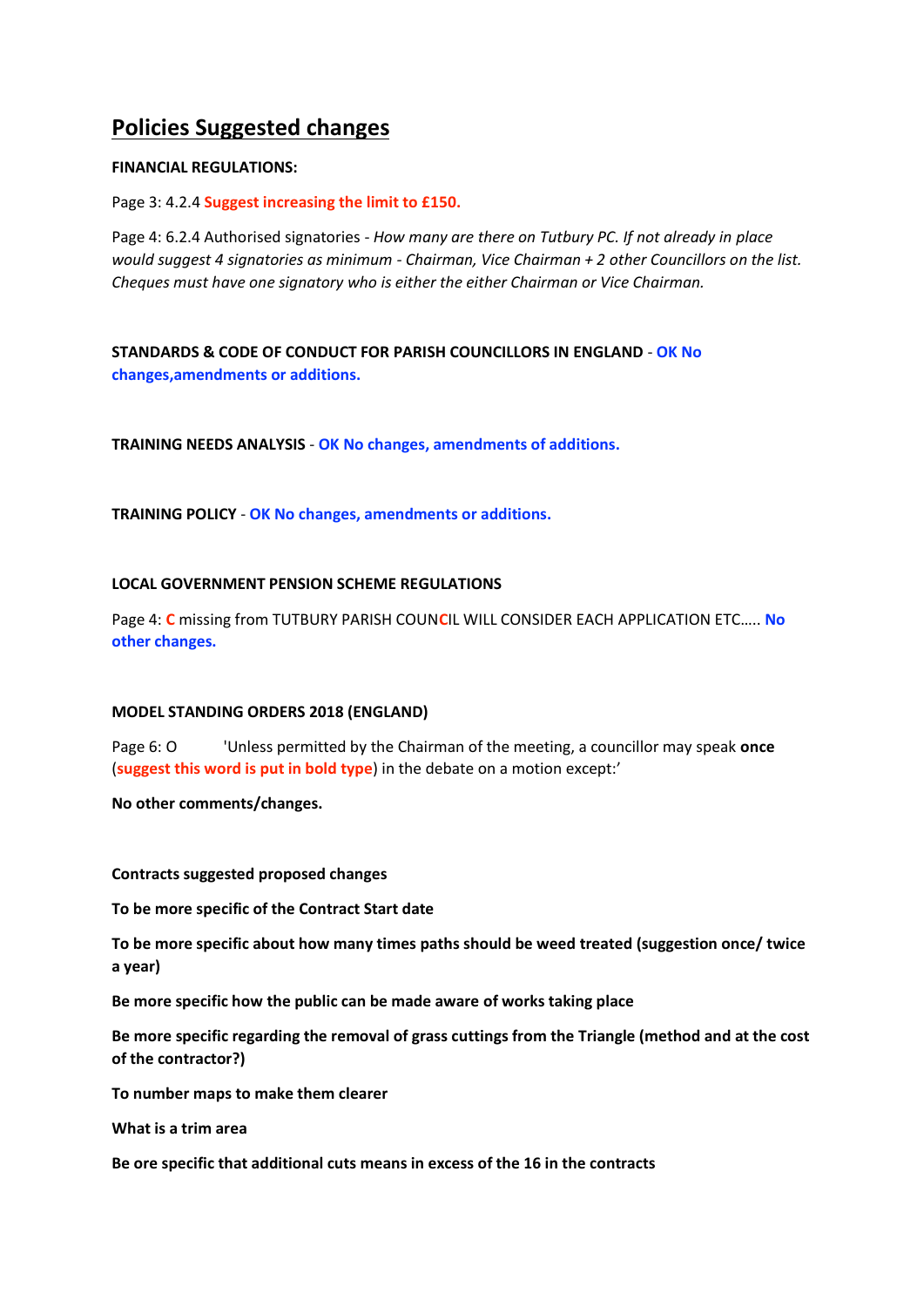### **PLANNING**

Application No: P/2018/01475

### **DECISION NOTICE**

### **THE APPLICATION**

The application is for a certificate of the lawfulness on 19/11/2018 for the use of outbuilding as a separate dwelling at Water House, Lodge Hill, Tutbury shown on the plan attached to the application, a copy of which is attached to this decision notice.

### **THE DECISION**

East Staffordshire Borough Council hereby refuses the application for the following reasons:  $\Box$  Insufficient information has been submitted to demonstrate that the outbuilding (annexe) is used as a separate and independent planning unit (from that of Water House) for 4 years in the case of a dwelling.

The outbuilding is considered of an *"Annexe"* form and relationship to the host property (Water House) and dependant on it for services and amenities and as such is not considered to function as a separate dwelling.

On the evidence submitted by the Applicant or otherwise available to the Council, the use of the building as a dwelling has not been demonstrated. **Signed** (Council's

### **P/2018/01274**

### **Installation of replacement windows and doors 38 B Cornmill Lane, Tutbury, DE13 9HA**

in accordance with the submitted documents and plans and subject to the condition(s) specified hereunder:

The development hereby permitted

# **P/2019/00084 Proposal:** Erection of a single storey rear extension

86 Green Lane, Tutbury, Staffordshire, DE13 9NN

### **P/2019/00114**

**Proposal:** Erection of a single storey front extension

**Location:** 43 Ironwalls Lane, Tutbury, Staffordshire, DE13 9NH